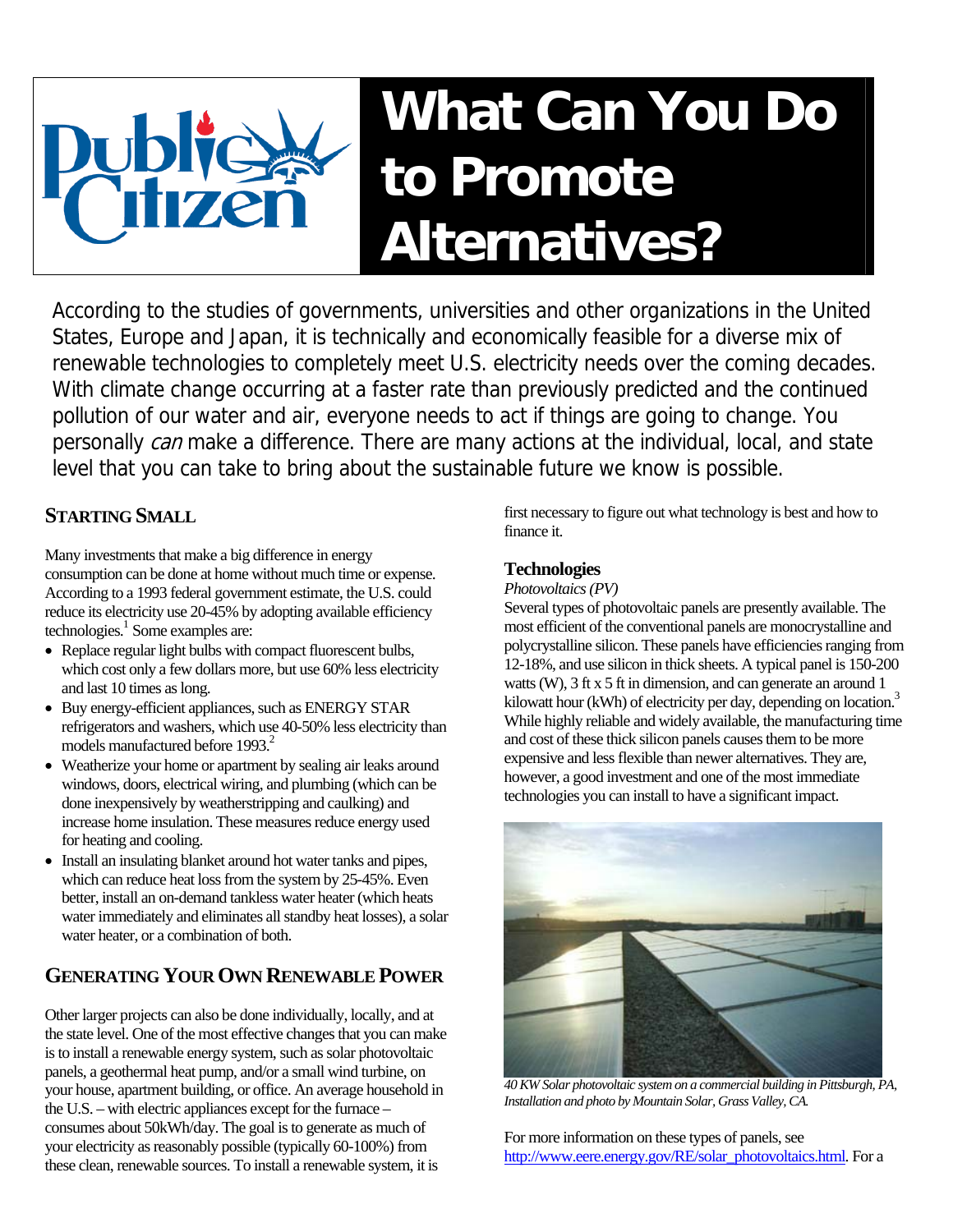listing and pricing of available panels, see [http://www.affordable](http://www.affordable-solar.com/solar.panels.htm)[solar.com/solar.panels.htm](http://www.affordable-solar.com/solar.panels.htm).

While conventional panels are the easiest to obtain today, much research has been done on "thin film" panels in the last several decades. Recently, a thin film non-silicon panel with 15% efficiency was developed and its production was demonstrated at a pilot-scale plant in South Africa.<sup>[4](#page-3-3)</sup> A manufacturing facility in Germany is set to start producing these panels on a large scale this year. These panels are likely to be the most suitable for residential installations in the future because they use a fraction of the material of conventional panels, cost less, and can be used in more ways. They are expected to be commercially available soon, but the initial manufacturing capacity is unlikely to be able to meet demand. Investment in large-scale facilities and refinement of the panel manufacture process is needed.

#### *Geothermal Heat Pumps*

Geothermal heat pumps are systems that use the relatively constant temperature of the earth to heat and cool buildings, reducing the energy typically used for these purposes. These pumps can be used almost anywhere across the U.S., and can reduce a building's [energy use by 30-60%. There are two principle types of geothermal](http://www.eere.energy.gov/windandhydro/windpoweringamerica/small_wind.asp)  heat pump systems – a vertical loop design and horizontal loop design. The vertical loop system is only a few feet wide, but extends deep into the ground (350 ft is an average depth). The horizontal system only extends 12-18 ft. underground, but is significantly wider. The type and size of the system you need depends on your space requirements, local geology, and soil type. For more information on types of geothermal heat pumps, see [http://www.eere.energy.gov/consumer/your\\_home/space\\_heating\\_](http://www.eere.energy.gov/consumer/your_home/space_heating_cooling/index.cfm/mytopic=12640) [cooling/index.cfm/mytopic=12640.](http://www.eere.energy.gov/consumer/your_home/space_heating_cooling/index.cfm/mytopic=12640)



*Geothermal heat pump being installed near Canandaigua, New York. Photo by RadiantMax.* 

#### *Small Wind Systems*

Depending on the size of land on which your house or building sits, one or more small wind turbines could also add to onsite generation. The turbines range from 20W to 100kW, and are usually placed on a ground tower or building roof. Typically, small wind turbines are best suited for rural, suburban and small city areas, rather than large city centers. They can, however, also be used in some areas around large cities. A well-sited 10kW turbine, for instance, will generate on average of 72 kWh per day. For more information on small wind turbine options, see

http://www.eere.energy.gov/windandhydro/windpoweringamerica/

small\_wind.asp and [http://www.awea.org/faq/tutorial/wwt\\_smallwind.html](http://www.awea.org/faq/tutorial/wwt_smallwind.html)

#### **Financing**

With no fuel cost, low maintenance costs, little or no environmental and public health impact, and the elimination of your monthly electricity bill, the principle costs of PV, geothermal, and wind are the capital costs and installation.

#### *Costs*

With the exception of large-scale wind at developments in favorable areas, renewable technologies are still somewhat more expensive than fossil fuel and existing nuclear power plants in terms of capital cost per kWh. These higher costs are a product of limited government support, continued small scale operation, and limited economic measures.

- Renewable technologies have received a fraction of the subsidies given to other energy sources over the last fifty years. From 1947 through 1999, direct U.S. federal government subsidies totaled \$115.07 billion for nuclear power compared to \$5.49 billion for wind and solar combined.<sup>5</sup>
- Recent advancements in thin film PV technology, improvements in manufacturing, and increased demand, will result in economies of scale, causing costs for wind and especially for PV to continue to fall.
- The full costs of conventional energy, such as coal and nuclear power, are presently not accounted for in their price (i.e. costs such as climate change, air and water pollution, coal and uranium mining, radioactive waste, risk of reactor accidents and nuclear weapons proliferation). Thus, the price of these conventional fuels today is unnaturally low, and is not a correct basis for decision-making

At present, a polysilicon PV system capable of meeting nearly all of a typical home's electricity needs (a 10 kW system, depending on latitude and system location) will cost between \$45,000 and \$55,000. When they can be purchased, a thin film system of equivalent capacity is expected to cost between \$11,050 and \$15,000. Retrofitting a conventional heating and cooling system to a geothermal heat pump system costs about \$3,500. To install such a system without a conventional system already in place would start at \$7,500. Small wind systems cost on average between \$3,000- 5,000 per kW. Therefore, a 5 kW turbine system will cost about \$20,000.

#### *Financial Incentives*

The federal government, as well as many states and cities, have put in place incentives to assist people in purchasing solar, wind, and geothermal renewable energy systems. The incentives tend to be much better at the state and local level. The DSIRE database, funded by the U.S. Department of Energy and managed by the North Carolina Solar Center, is a good reference on state laws and financial incentives -<http://www.dsireusa.org/>.

There are several types of incentives. For example, a *state rebate program* covers a certain percentage of system cost, and refunds the money directly or as a tax deduction. State rebate programs range from the state of Maryland's small incentive program capped at \$3,000 per system to California's Self-Generation Incentive and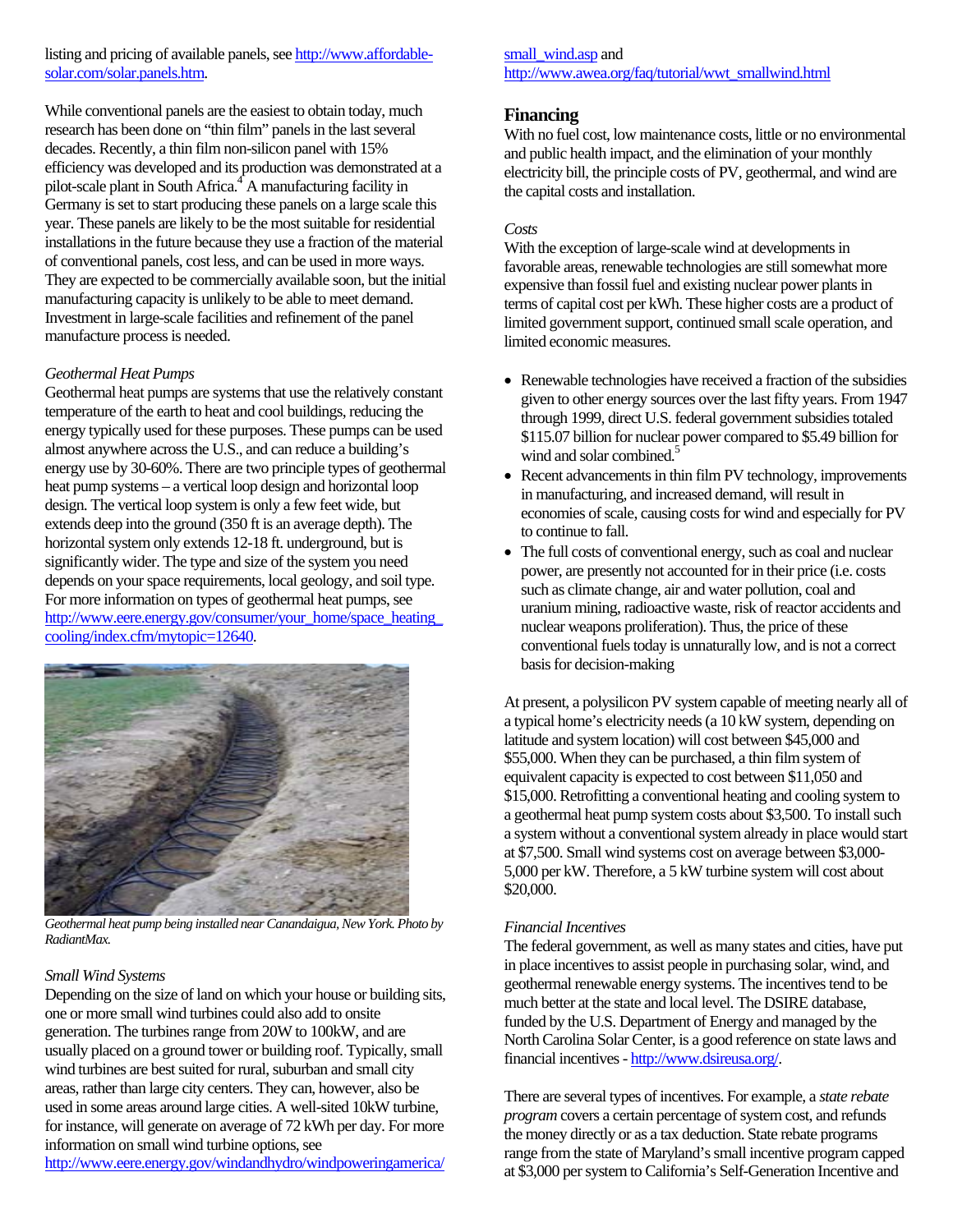Emerging Renewable Rebate programs, which finance up to a 100% of PV and small wind system costs. New Jersey's Clean Energy Rebate Program finances an average of 70% PV and wind system installation costs.

Another type of incentive is a *production rebate program*, which pays people a certain amount per kWh of clean energy generated. Wisconsin, for instance, has a solar buy back production incentive of 22.5¢/kWh. With a typical household system generating 30 kWh/day, this rebate would pay you over \$200 per month.

A third type of incentive is *state subsidized loans programs*, which provide loans with no interest or at a low fixed 6% rate to individuals and businesses for renewable energy systems.

Finally, as you use less electricity from the grid, renewable installations reduce your electricity bill. Most states also have *net metering*, which allows the electricity that you produce but do not use to be sold back to your electric company, further reducing your bill Net metering will help you pay your system off over a period of time.

## **ESTABLISH AND STRENGTHEN STATEWIDE RENEWABLE PORTFOLIO STANDARDS (RPS)**

In addition to what can be done individually, there is much that can be done at the local and state level. At present, twenty-two states and the District of Columbia in the U.S. have renewable portfolio standards (RPS) - laws mandating that a certain percentage of electricity consumption or generation come from renewable sources.<sup>[6](#page-3-5)</sup> The standards tend to mandate an increase in renewable generation over a certain time, and range from a small 7.5% by 2019 in Maryland to 33% by 2025 in California. Because the true full costs of conventional energy sources are not included in their price per kWh, an RPS is not a special favor for renewable energy. Instead, it is to make up for these limited economic measures, and to put renewable technologies on an even playing field.

A few states like California are making substantial progress with their state RPS, but most states could do much more. Specifically, states that do not yet have a standard should pass one, and existing standards should be improved to be 25-35% by 2025, with only solar, wind, some geothermal and small-scale sustainable biomass as eligible technologies. Landfill gas, municipal waste, large-scale industrial biomass, and nuclear power should not be included in any state RPS. While advanced hydroelectric energy is a renewable resource, it should also not be included in any state RPS, as it is already well-established technology without that much growth potential. To be effective, an RPS must only support the cleanest and most underfunded technologies, and should include strong enforcement mechanisms. By expressing institutional support for the technologies, state RPS programs have had positive effects beyond what they actually require. In the state of Texas for instance, the small 2% RPS passed in 1999, spurred so much growth in wind development that the standard was tripled in 2005.

• For a map detailing current state RPS programs see [http://www.dsireusa.org/documents/SummaryMaps/RPS\\_Map.](http://www.dsireusa.org/documents/SummaryMaps/RPS_Map.ppt) [ppt.](http://www.dsireusa.org/documents/SummaryMaps/RPS_Map.ppt)

- For more information on the success of California's RPS, see [http://www.cpuc.ca.gov/static/energy/electric/renewableenergy/i](http://www.cpuc.ca.gov/static/energy/electric/renewableenergy/index.htm) [ndex.htm.](http://www.cpuc.ca.gov/static/energy/electric/renewableenergy/index.htm)
- For more details on the problems with landfill gas, municipal waste, and large-scale biomass see: <http://www.energyjustice.net/biomass/>.
- For more details on the problems with nuclear power see: [http://www.citizen.org/cmep/energy\\_enviro\\_nuclear/nuclear\\_po](http://www.citizen.org/cmep/energy_enviro_nuclear/nuclear_power_plants/) [wer\\_plants/](http://www.citizen.org/cmep/energy_enviro_nuclear/nuclear_power_plants/)



**Construction began on these wind turbines at King Mountain Wind Ranch in** *west central Texas soon after the state passed an RPS in March 1999. The turbines (279MW) began fully operating in December 2001 and provide energy for about 100,000 households a year. Photo by Texas Wind Power Company.* 

#### *Intermittency and Variability*

The issues of intermittency and variability that arise when more than 20% of a state's electricity comes from wind, solar, and some geothermal, can and will be addressed. A recent analysis by the International Energy Agency (IEA) - an intergovernmental body of 26 countries committed to advancing security of energy supply, economic growth, and environmental sustainability - concluded that *intermittency is not a technical barrier to renewable energy*. [7](#page-3-6)

Presently, the best options for addressing intermittency are smallscale decentralized generation, links across geographic areas, a diverse mix of technologies harnessing different resources at different times, and the continued development of storage technologies. Significant advances have already been made. The first three recommended measures alone can allow non-hydro renewable technologies to well exceed 20% of generating capacity by 2020 without impacting grid reliability or stability. In the longer term, storage remains the most significant issue. Currently, the best options for storage are hydroelectric pumped water and compressed air. Hydroelectric pumped storage moves water from lower to higher reservoirs when extra electricity is being produced, and releases it when that energy is needed. These systems are wellestablished, low in cost, up to 80% efficient, and have an enormous capacity for storage. Also, because energy is stored in times of excess generation, pumped storage systems do not compete with hydro generation. Using advanced hydro technology, these systems can also have minimal environmental impact. Air compression systems work on a similar principle, compressing air and storing it in airtight underground caverns during times of less demand, and releasing it to run turbines when needed. These technologies have